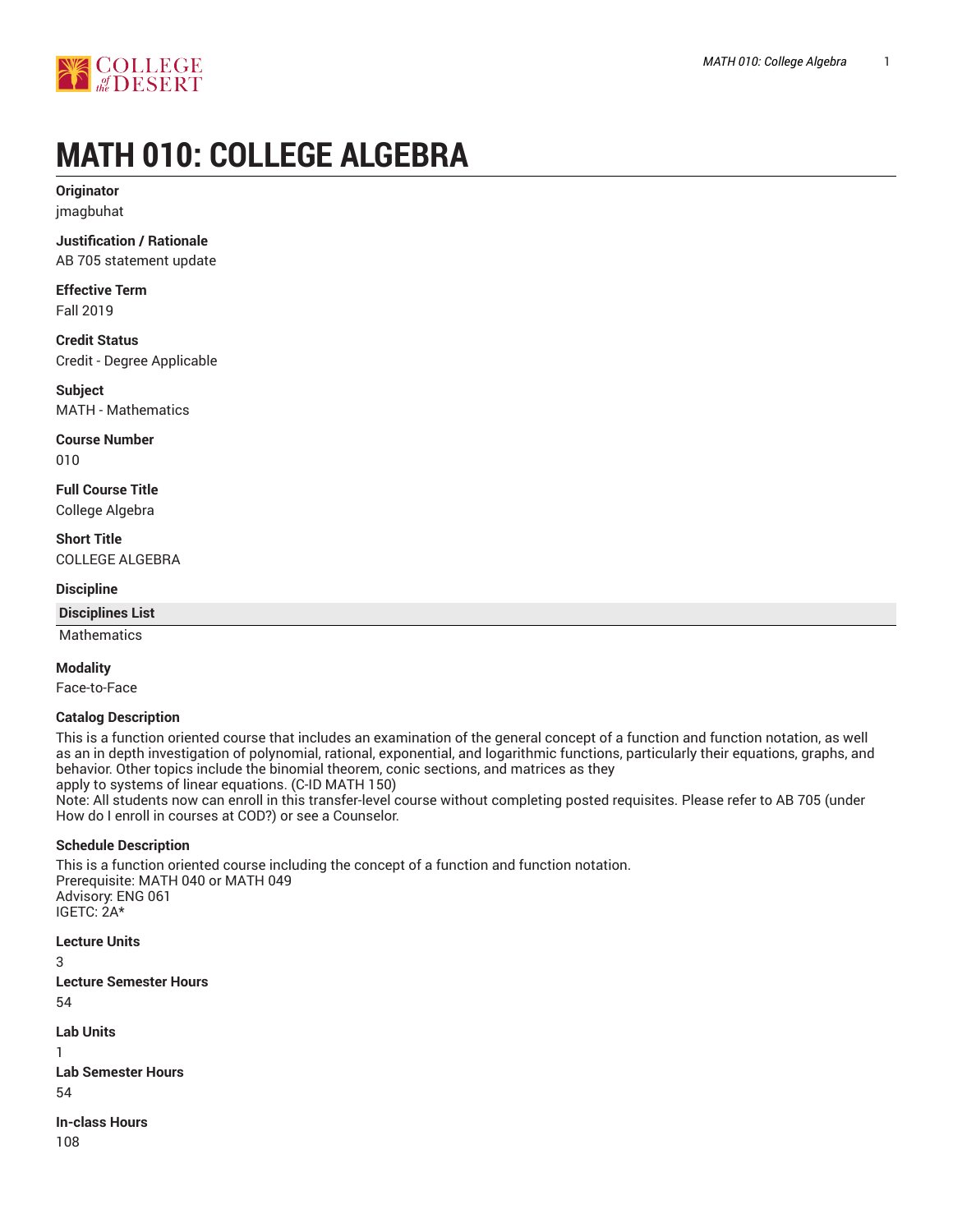

**Out-of-class Hours** 108

**Total Course Units** 4 **Total Semester Hours** 216

**Prerequisite Course(s)** MATH 040 or MATH 049 Advisory: ENG 061

# **Required Text and Other Instructional Materials**

**Resource Type** Book

**Author**

Stewart, James;, Redlin, Lothar; Watson, Saleem

**Title**

College Algebra

**Edition**

7th

**Publisher**

Cengage

**Year** 2016

**College Level**

Yes

**ISBN #** 9781305115545

**Resource Type**

Web/Other

**Description** Other Instructional Materials: Scientific calculator

**Class Size Maximum**

35

# **Entrance Skills**

Demonstrate an understanding that the key characteristic of a linear model is its constant rate of change.

## **Prerequisite Course Objectives**

MATH 040-Comprehend that the key characteristic of a linear model is its constant rate of change. MATH 049-Comprehend that the key characteristic of a linear model is its constant rate of change. Recognize when a table, graph or equation is linear.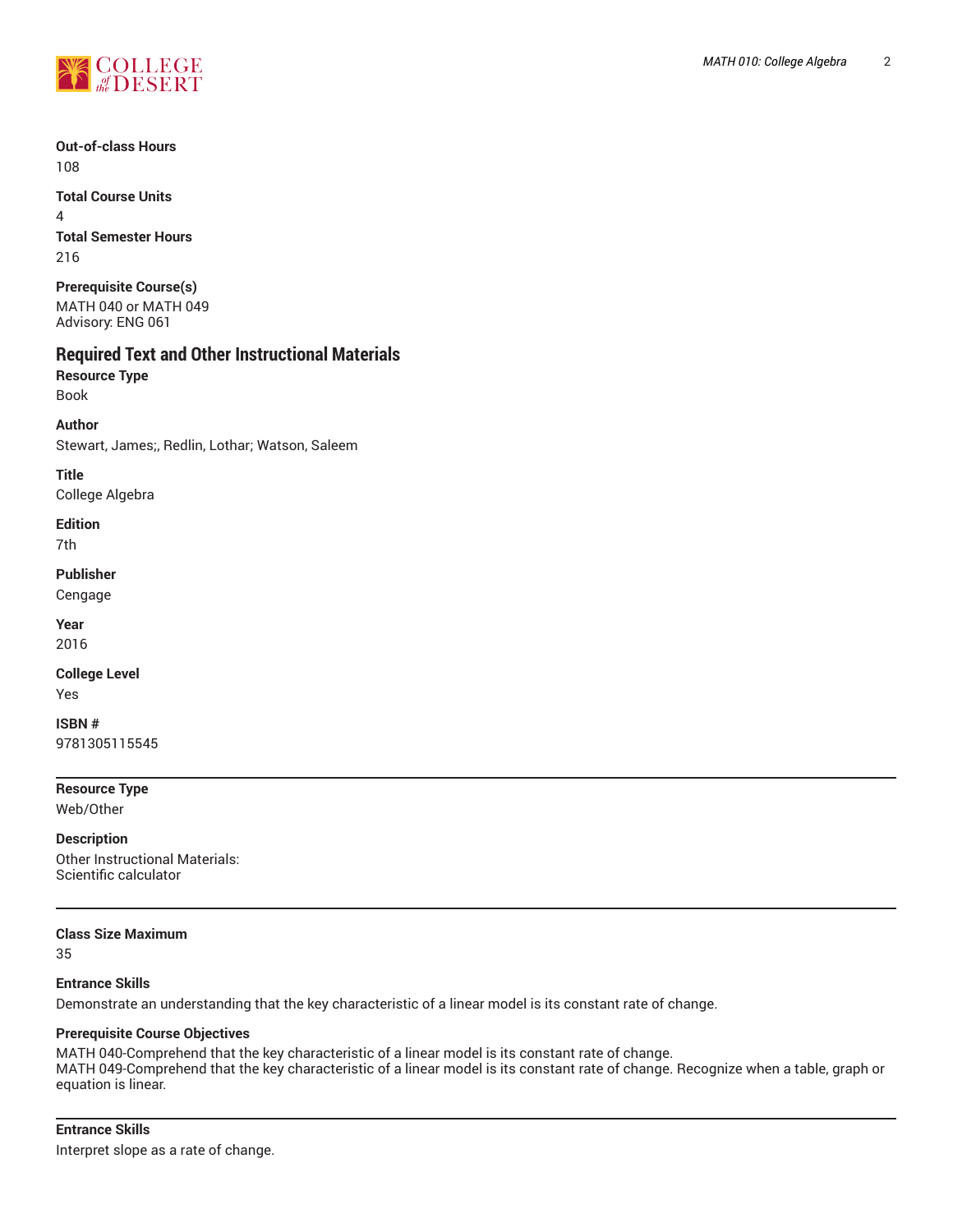

## **Prerequisite Course Objectives**

MATH 040-Interpret slope as a rate of change.

MATH 049-Interpret slope as a rate of change, in preparation for generalizing the rate of change to the derivative in the Calculus course.

## **Entrance Skills**

Recognize when a table, graph, or equation is linear.

## **Prerequisite Course Objectives**

MATH 040-Recognize when a table, graph, or equation is linear. MATH 049-Comprehend that the key characteristic of a linear model is its constant rate of change. Recognize when a table, graph or equation is linear.

## **Entrance Skills**

Create a linear model in the form of a table, graph, or equation.

## **Prerequisite Course Objectives**

MATH 040-Create a linear model in the form of a table, graph, or equation. MATH 049-Create and comprehend a linear model in the form of a table, graph, or equation from a verbal description, using the rule of 4.

## **Entrance Skills**

Find the equation of a line and apply it to solve problems with a constant rate of change.

#### **Prerequisite Course Objectives**

MATH 040-Find the equation of a line and apply it to solve problems with a constant of change. MATH 049-Find the equation of a line and apply it to solve problems with a constant rate of change.

## **Entrance Skills**

Solve 2x2 and 3x3 systems of linear equations.

## **Prerequisite Course Objectives**

MATH 040-Solve 2x2 and 3x3 systems of linear equations.

MATH 049-Solve 2x2 and 3x3 systems of linear equations apply this to model circles, parabolas lines from given data, as a lead into generalizing to least square methods in the Calculus sequence.

## **Entrance Skills**

Graph systems of linear inequalities in two dimensions.

## **Prerequisite Course Objectives**

MATH 040-Graph systems of linear inequalities in two dimensions. MATH 049-Graph systems of linear inequalities in two dimensions. Introduction to non-linear inequalities.

## **Entrance Skills**

Graph and find the equation of a circle.

## **Prerequisite Course Objectives**

MATH 040-Graph and find the equation of a circle. MATH 049-Graph and find the equation of a circle. Graph the circle to discuss the domain range of the explicit functions defined from the implicit circular relation, to prepare for applications of circles in Trigonometry.

## **Entrance Skills**

Solve quadratic equations by factoring, completing the square, taking square roots or the quadratic formula.

## **Prerequisite Course Objectives**

MATH 040-Solve quadratic equations by factoring, completing the square, taking square roots or the quadratic formula.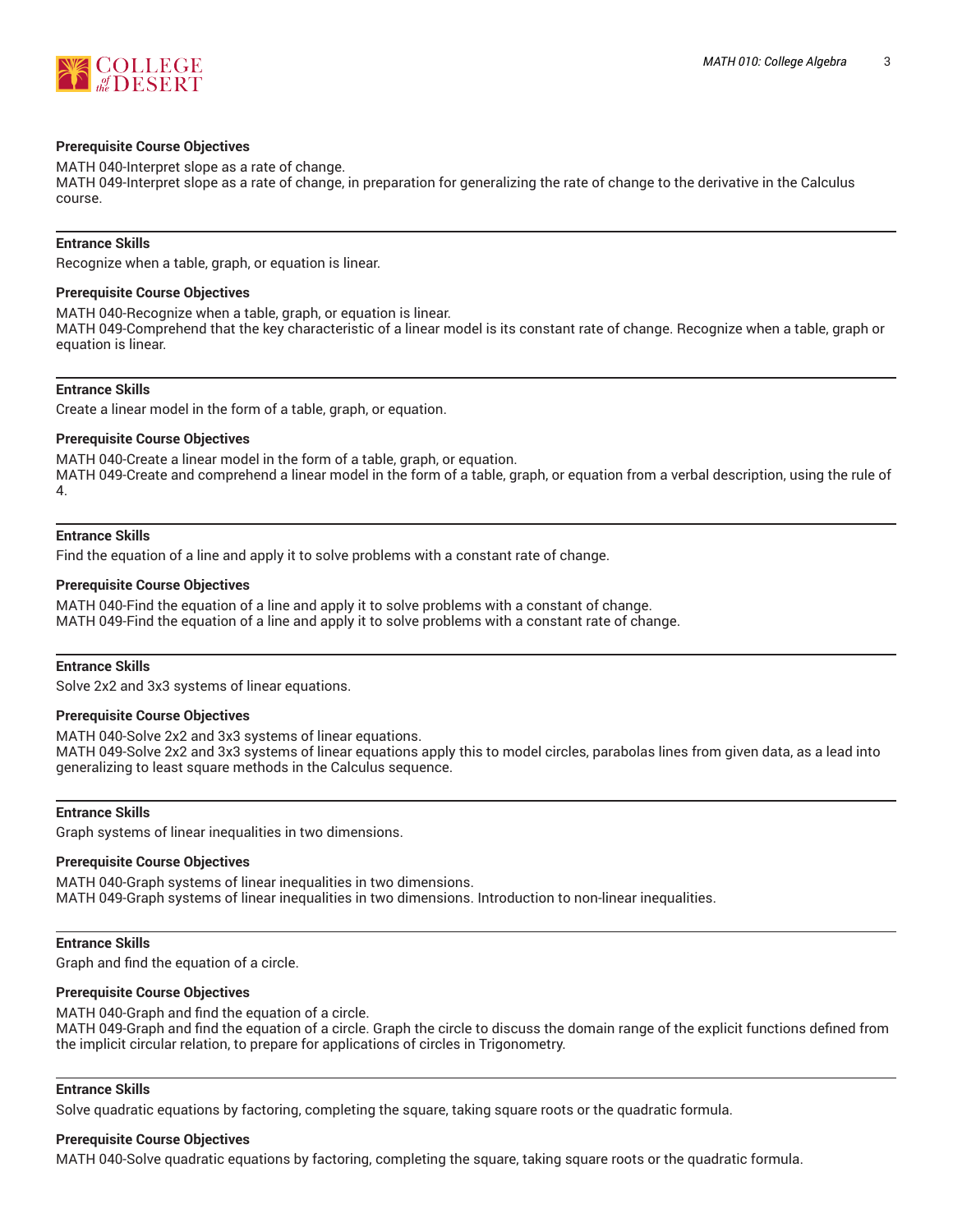

MATH 049-Solve quadratic equations by factoring, completing the square, taking square roots and the quadratic formula.

## **Entrance Skills**

Solve quadratic inequalities.

#### **Prerequisite Course Objectives**

MATH 040-Solve quadratic inequalities.

MATH 049-Solve quadratic inequalities. Also solve inequalities of higher degree polynomials graphically in preparation for the the first and second derivative tests in Calculus. If time permits, solve rational inequalities.

#### **Entrance Skills**

Recognize when a table, graph, or equation is quadratic.

#### **Prerequisite Course Objectives**

MATH 040-Recognize when a table, graph, or equation is quadratic. MATH 049-Recognize when a table, graph, or equation is quadratic.

#### **Entrance Skills**

Create a quadratic model with a table, graph, or equation and solve maximum and minimum problems.

#### **Prerequisite Course Objectives**

MATH 040-Create a quadratic model with a table, graph, or equation and solve maximum and minimum problems. MATH 049-Create a quadratic model with a table, graph, or equation and solve maximum and minimum problems. Start to develop the terminology and notation associated with the Extreme Value Theorem in Calculus.

#### **Entrance Skills**

Graph a parabola by finding the vertex, intercepts, and using properties of symmetry.

## **Prerequisite Course Objectives**

MATH 040-Graph a parabola by finding the vertex, intercepts, and other symmetric points. MATH 049-Graph a parabola by finding the vertex, intercepts, and other symmetric points. Graph a circle by finding the "extreme points" and center.

#### **Entrance Skills**

Understand and manipulate rational exponents and Nth roots.

#### **Prerequisite Course Objectives**

MATH 040-Comprehend and manipulate rational exponents and Nth roots. MATH 049-Comprehend and manipulate rational exponents and Nth roots, and solve radical equations.

#### **Entrance Skills**

Solve equations involving square roots.

#### **Prerequisite Course Objectives**

MATH 040-Solve root equations. MATH 049-Comprehend and manipulate rational exponents and Nth roots, and solve radical equations.

## **Entrance Skills**

Demonstrate an understanding of the definition of a function including function notation and terminology (domain and range).

#### **Prerequisite Course Objectives**

MATH 040-Apply the definition of a function including function notation and terminology (domain and range). MATH 049-Apply the definition of a function including function notation and terminology (domain and range), especially as function notation relates to a graph. Develop the ability to read a graph and precisely describe how the output variable changes wrt (with respect to) the output variable, using function notation and inequality notation.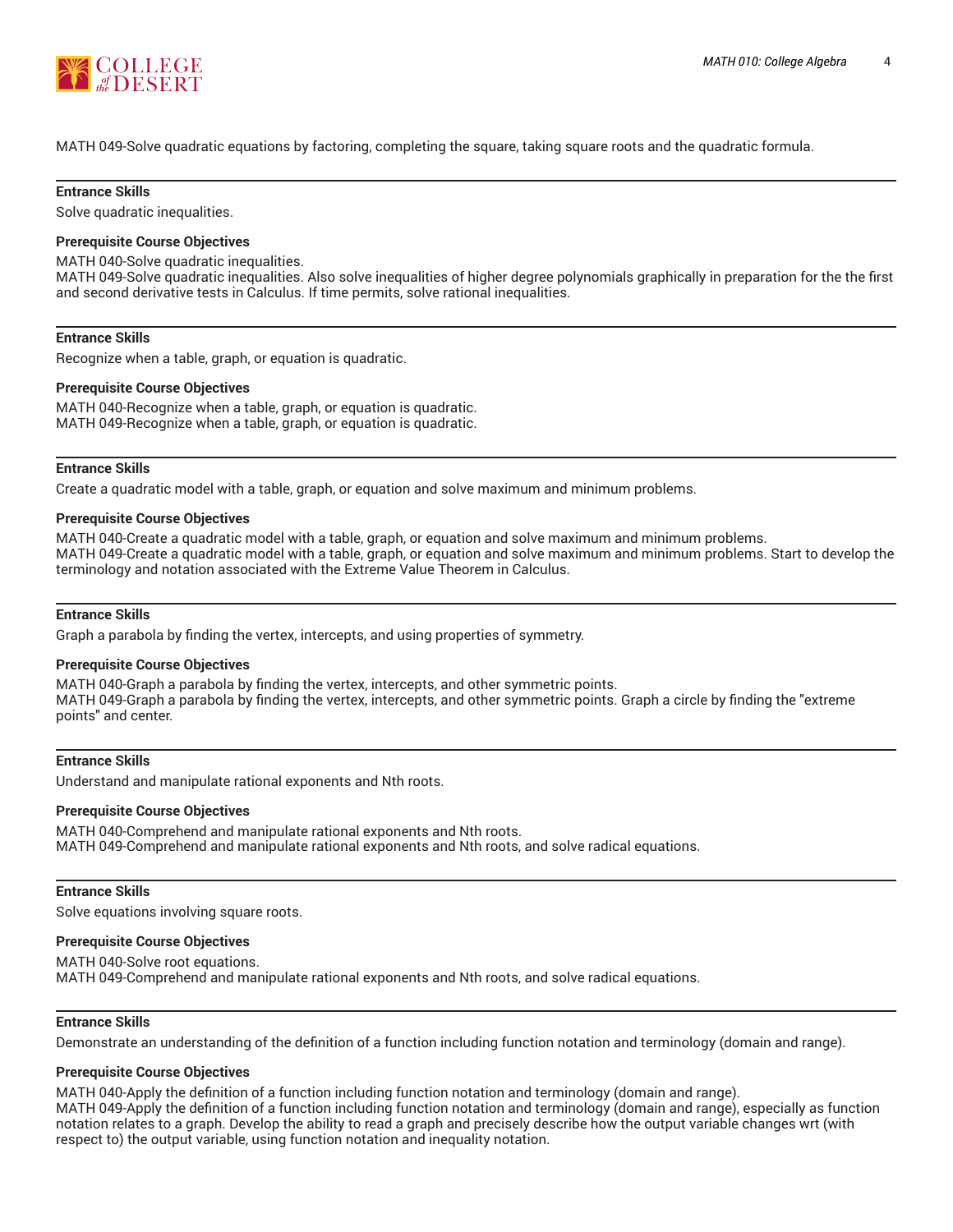

## **Entrance Skills**

Demonstrate an understanding that the key characteristic of an exponential function is its constant growth (decay) factor.

#### **Prerequisite Course Objectives**

MATH 040-Comprehend that the key characteristic of an exponential function is its constant growth (decay) factor. MATH 049-Comprehend that the key characteristic of an exponential function is its constant growth (decay) factor. Recognize when a table, graph or function is exponential.

#### **Entrance Skills**

Recognize when a table, graph, or equation is exponential and when a word problem can be modeled with an exponential function.

#### **Prerequisite Course Objectives**

MATH 040-Recognize when a table, graph, or equation is exponential and when a word problem can be modeled with an exponential function.

MATH 049-Recognize when a table, graph, or equation is exponential and when a word problem can be modeled with an exponential function. Develop the language associated with an exponential function such as: growth or decay factor; percent increase or decrease.

#### **Entrance Skills**

ADVISORY SKILLS:

Demonstrate critical thinking skills when reading, composing and participating in class discussions.

#### **Prerequisite Course Objectives**

ENG 061-Demonstrate the ability to think critically and express ideas using various patterns of development.

## **Entrance Skills**

Develop, organize and express complex ideas in both expository and research papers.

#### **Prerequisite Course Objectives**

ENG 061-Use theses to organize paragraphs into coherent analyses. ENG 061-Demonstrate the ability to use research skills including library resources such as books, periodicals, electronic databases and online resources such as the internet.

## **Entrance Skills**

Define, analyze, evaluate, explain, classify, compare and contrast ideas in written form.

#### **Prerequisite Course Objectives**

ENG 061-Use theses to organize paragraphs into coherent analyses.

ENG 061-Recognize features of style such as purpose, audience and tone integrate these elements into academic and professional writing.

ENG 061-Demonstrate the ability to read and respond in writing beyond the literal interpretation of the text.

#### **Entrance Skills**

Demonstrate comprehension of rational numbers and their representation as decimals and fractions. Demonstrate the ability to judge relative sizes of rational numbers and the ability to add, subtract, multiply, and divide rational numbers without a calculator.

## **Entrance Skills**

Demonstrate a high level of proficiency in the operations of addition, subtraction, multiplication, and division as well as computing exponents and roots.

## **Course Content**

- 1. Functions, including function-notation, domain and range, piecewise defined functions, and rates of change.
- 2. Symmetry of functions, transformations of functions, and the algebra of functions, including composition of functions and inverses of functions.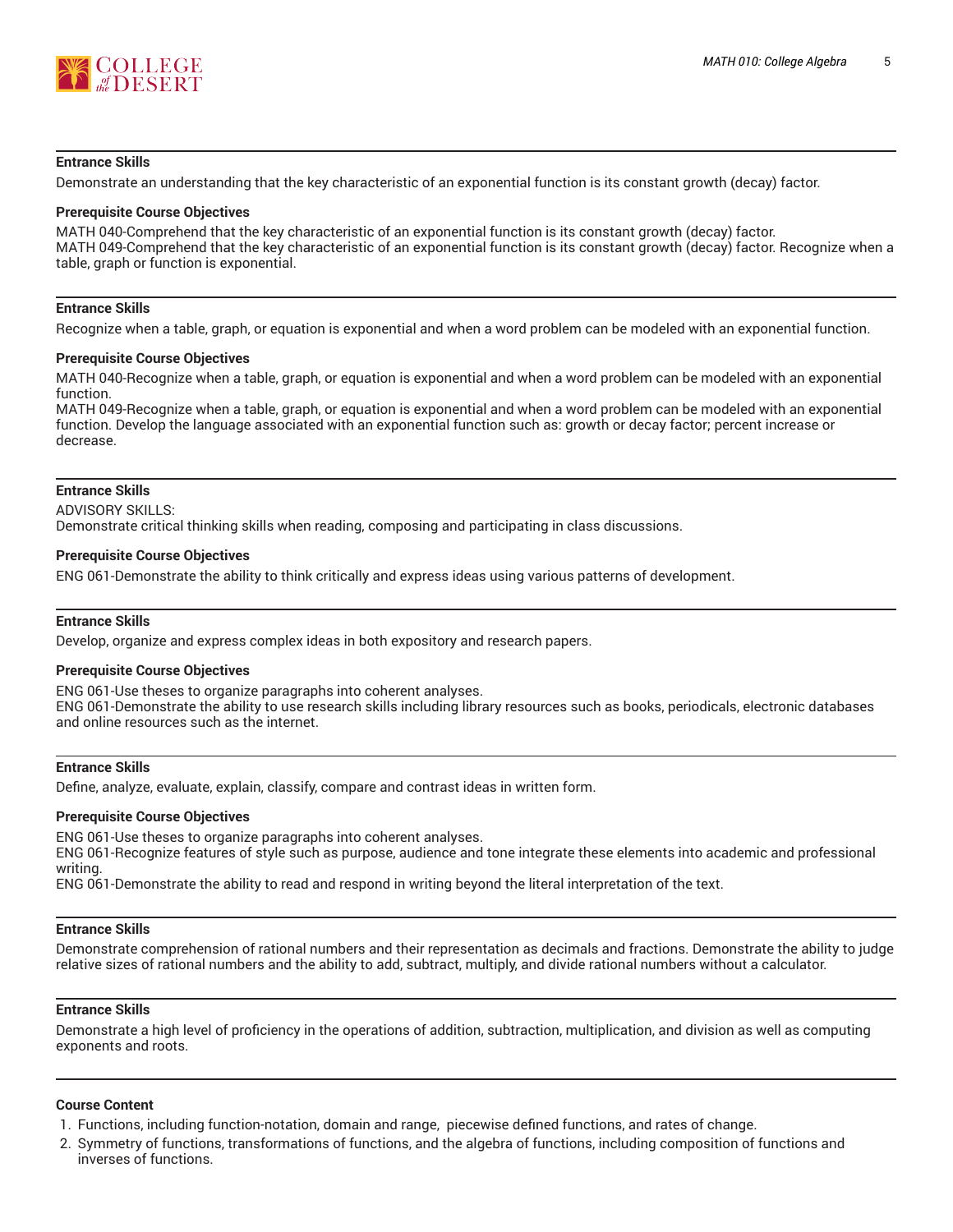

- 3. Polynomial functions: roots (zeroes); factoring; polynomial division and the remainder and factor theorems; roots and complex numbers; the graphs of and behavior of polynomial functions; polynomial functions as models.
- 4. Rational functions: roots (zeroes); vertical asymptotes; horizontal asymptotes; oblique asymptotes; the graph of and behavior of rational functions; rational functions as models.
- 5. Inverse functions, their significance and the computation of an inverse function.
- 6. Exponential and logarithmic functions; the graphs and behavior of exponential and logarithmic functions.
- 7. Solving exponential and logarithmic equations.
- 8. Applications of polynomial, rational, exponential and logarithmic functions, including growth and decay.
- 9. Matrices and the use of matrices to solve systems of linear equations, including Gauss-Jordan elimination and Cramer's Rule.
- 10. Conic sections: graphing conics; their behavior and characteristic properties; their use in solving application problems.
- 11. Linear, nonlinear and absolute value inequalities.
- 12. Sequences and Series

## **Lab Content**

- 1. Analyze and investigate properties of functions;
- 2. Synthesize results from the graphs and/or equations of functions;
- 3. Recognize the behavior of polynomial, rational, exponential, and logarithmic functions by applying transformations to the graphs of functions;
- 4. Recognize the relationship between functions and their inverses graphically and algebraically;
- 5. Solve and apply rational, linear, polynomial, radical, absolute value, exponential, and logarithmic equations and solve linear, nonlinear, and absolute value inequalities;
- 6. Solve linear and nonlinear systems of equations and inequalities;
- 7. Apply techniques for finding zeros of polynomials and roots of equations including, factoring, polynomial division, the remainder theorem, and factor theorem;
- 8. Solve and apply linear systems using matrices and determinants including, Gauss-Jordan elimination and Cramer's Rule;
- 9. Analyze conics algebraically and graphically;
- 10. Apply conics to model STEM applications;
- 11. Apply functions and other algebraic techniques to model applications in a variety of disciplines, including STEM fields, business and economics;
- 12. Exploration of sums of finite and infinite series.
- 13. Exploration of applications that involve combinations of multiple topics from lecture.
- 14. Demonstration of mathematical reasoning in either written work or oral presentations.

## **Course Objectives**

|              | <b>Objectives</b>                                                                                                                                                                                                                     |
|--------------|---------------------------------------------------------------------------------------------------------------------------------------------------------------------------------------------------------------------------------------|
| Objective 1  | Analyze and investigate properties of functions; Represent a function graphically, numerically, and analytically and<br>synthesize information from these representations.                                                            |
| Objective 2  | Demonstrate an understanding of function notation and operations including inverses and compositions of functions;<br>Recognize the relationship between functions and their inverses graphically and algebraically                   |
| Objective 3  | Compute average rates of change and interpret as slope of a secant line.                                                                                                                                                              |
| Objective 4  | Recognize, graph and solve equations involving polynomial, rational, exponential, root, and logarithmic functions;<br>Solve linear, nonlinear and absolute value inequalities.                                                        |
| Objective 5  | Recognize the behavior of polynomial, rational, exponential, and logarithmic functions; Use transformations to graph<br>polynomial, rational, exponential, and logarithmic functions.                                                 |
| Objective 6  | Recognize and apply the appropriate function to solve problems involving tables, graphs, equations or words.                                                                                                                          |
| Objective 7  | Use matrix reduction techniques such as Gauss-Jordan elimination and Cramer's Rule to solve systems of linear<br>equations.                                                                                                           |
| Objective 8  | Create a system of linear equations modeling an application problem in STEM fields, Business and Economics.                                                                                                                           |
| Objective 9  | Recognize and graph the equations of parabolas, circles, ellipses, and hyperbolas.                                                                                                                                                    |
| Objective 10 | Recognize the behavior and characteristic properties of parabolas, circles, ellipses, and hyperbolas; Describe these<br>characteristic properties in terms of how they are expressed in the standard form of the equation of a conic. |
| Objective 11 | Use linear, exponential and logarithmic equations and equations of conics to model application problems in STEM<br>fields, Business and Economics.                                                                                    |
| Objective 12 | Apply studied principles and skills to new situations in addition to situations that mirror those on the homework and<br>those shown in class                                                                                         |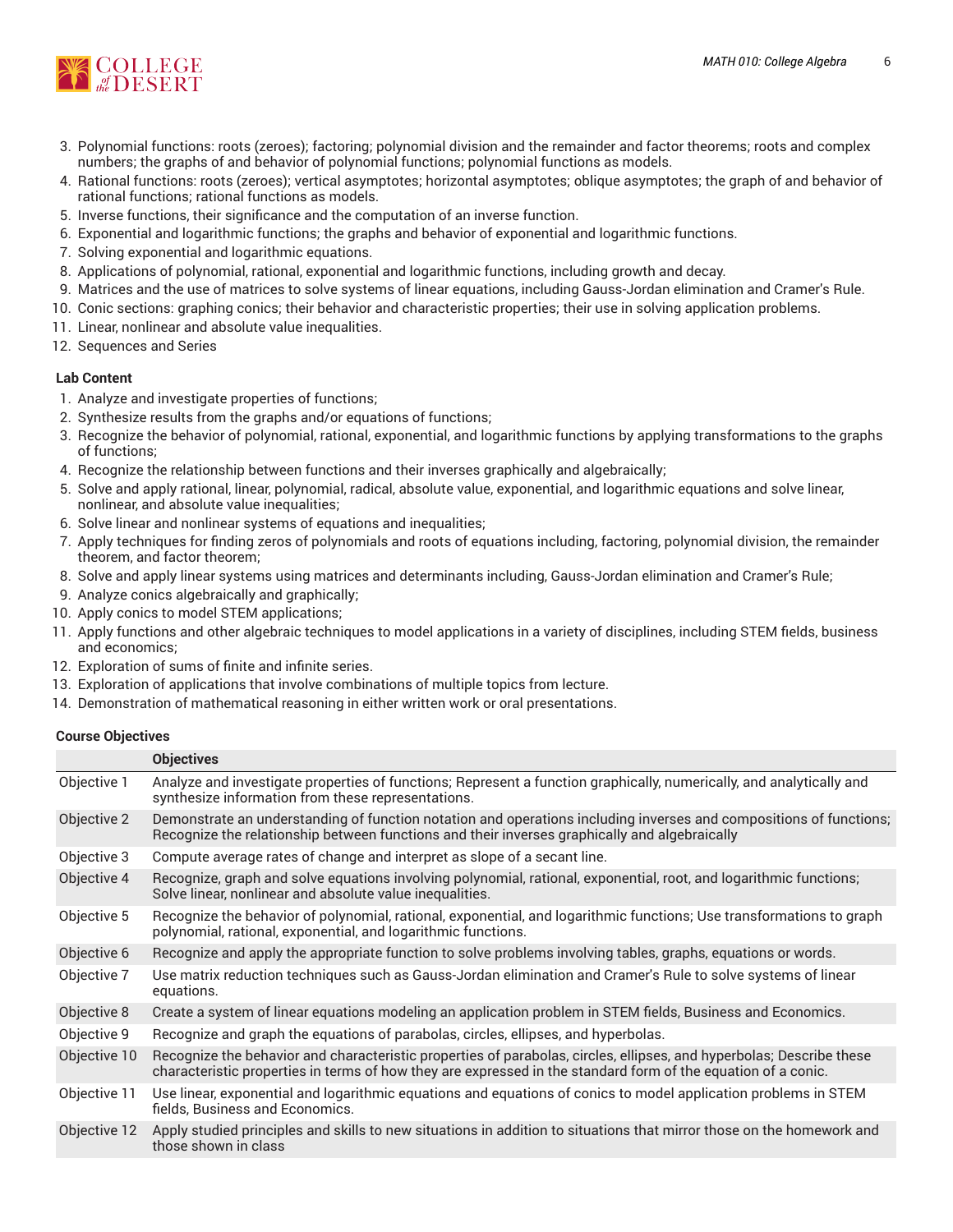In Class Only



Objective 13 Use formulas to find sums of finite and infinite series.

Objective 14 Apply techniques for finding zeros of polynomials and roots of equations including , factoring, polynomial division, the remainder theorem, and factor theorem

## **Student Learning Outcomes**

|           | Upon satisfactory completion of this course, students will be able to:                                                                                      |
|-----------|-------------------------------------------------------------------------------------------------------------------------------------------------------------|
| Outcome 1 | Apply algebraic and geometric principles to contrast different families of functions.                                                                       |
| Outcome 2 | Demonstrate problem solving skills in application problems, with an emphasis on the concept of function.                                                    |
| Outcome 3 | Create, analyze, and interpret graphs of functions.                                                                                                         |
| Outcome 4 | Explain the role of deductive reasoning in mathematics and determine appropriate usage of deductive reasoning and<br>mathematics in human life and culture. |

#### **Methods of Instruction**

| <b>Method</b>                             | Please provide a description or examples of how each instructional<br>method will be used in this course.                                                                                                                     |                           |  |
|-------------------------------------------|-------------------------------------------------------------------------------------------------------------------------------------------------------------------------------------------------------------------------------|---------------------------|--|
| Lecture                                   | Lecture will be used for introduction and explanation of course topics.                                                                                                                                                       |                           |  |
| Discussion                                | Discussion will be used to review, analyze, and evaluate various methods<br>of solution.                                                                                                                                      |                           |  |
| Laboratory                                | Lab will be used, in groups or individually, for student exploration of the<br>topics of the course.                                                                                                                          |                           |  |
| Activity                                  | Activities in the lab portion of the class will include using various tools<br>for developing problem solving skills.                                                                                                         |                           |  |
| <b>Methods of Evaluation</b>              |                                                                                                                                                                                                                               |                           |  |
| <b>Method</b>                             | Please provide a description or examples of how<br>each evaluation method will be used in this course.                                                                                                                        | <b>Type of Assignment</b> |  |
| Written homework                          | Students will be evaluated by homework amounting<br>to at least six hours per week.                                                                                                                                           | Out of Class Only         |  |
| Mid-term and final evaluations            | Students will be evaluated by examinations<br>involving problems that require the application<br>of studied principles and skills to new situations<br>as well as problems that mimic those done on<br>homework and in class. | In Class Only             |  |
| Mid-term and final evaluations            | Students will be evaluated by a comprehensive two-<br>hour final exam.                                                                                                                                                        | In Class Only             |  |
| Computational/problem-solving evaluations | Students will be evaluated by completing<br>challenging problem sets requiring careful<br>reasoning and application of a variety of course<br>topics.                                                                         | In and Out of Class       |  |

| Laboratory projects |  |
|---------------------|--|
|---------------------|--|

|                                    | significant problems emphasizing applications in<br>business, science, and mathematics.                                                         |               |
|------------------------------------|-------------------------------------------------------------------------------------------------------------------------------------------------|---------------|
| Student participation/contribution | Students will be evaluated by their participation in<br>lab activities and may be required to turn in written<br>summaries of these activities. | In Class Only |

Students will apply course topics to solve

#### **Assignments**

## **Other In-class Assignments**

- 1. Read textbooks and supplementary assignments.
- 2. Attend classroom lectures and take notes.
- 3. Participate in classroom discussions to review, analyze, diagnose and evaluate various methods of solution used in homework.
- 4. Complete examinations involving problems that apply studied principles to new situations.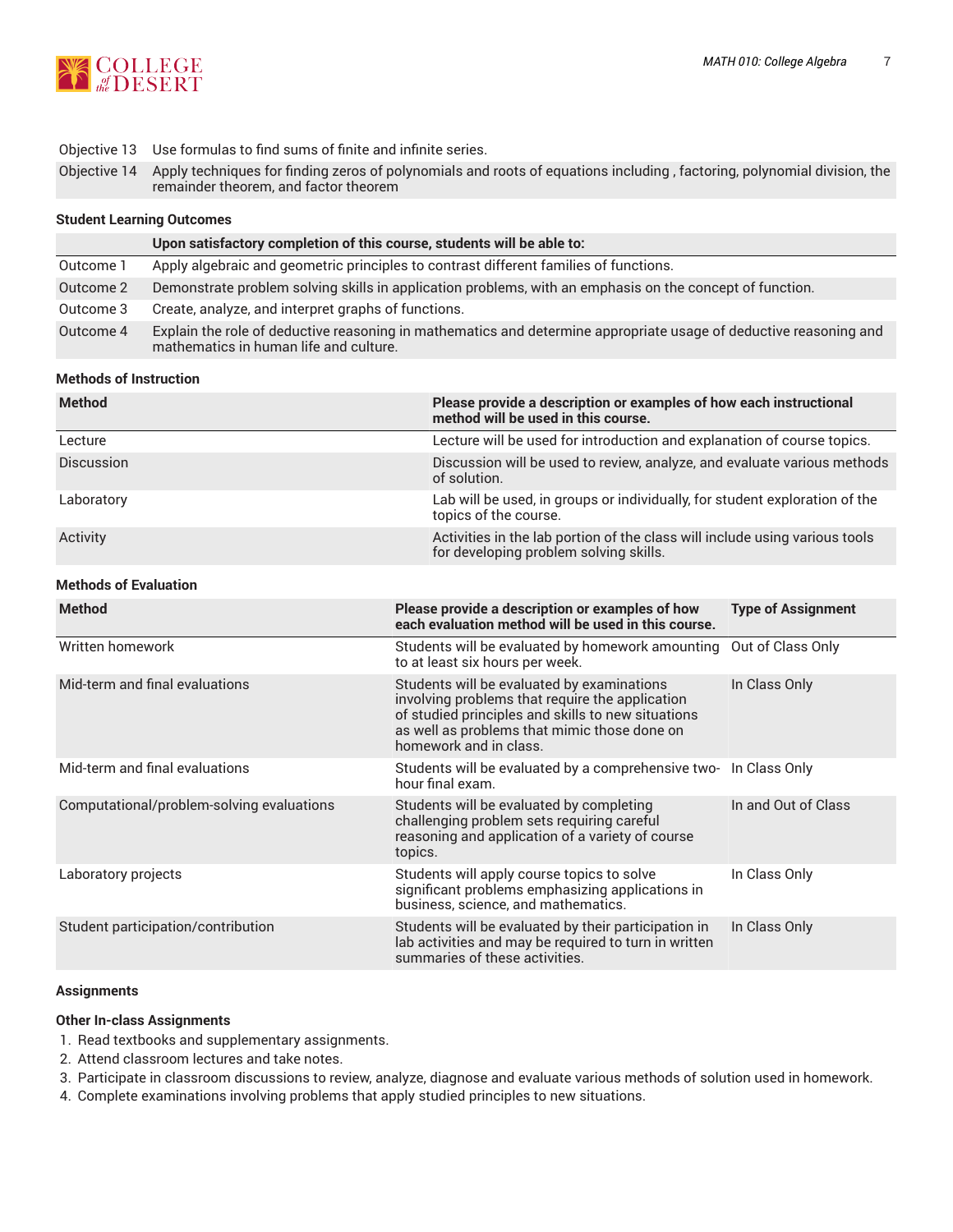

## **Other Out-of-class Assignments**

1. Read textbooks and supplementary assignments.

2. Complete assigned homework including problem solving exercises to improve skills and mathematical understanding.

## **Grade Methods**

Letter Grade Only

**COD GE** C4.B - Language and Rationality - Communication and Analytical Thinking

**CSU GE** B4 - Mathematics

**IGETC GE** 2A - Mathematical Concepts & Quantitative Reasoning

# **MIS Course Data**

**CIP Code** 27.0101 - Mathematics, General.

**TOP Code** 170100 - Mathematics, General

**SAM Code** E - Non-Occupational

**Basic Skills Status** Not Basic Skills

**Prior College Level** Not applicable

**Cooperative Work Experience** Not a Coop Course

**Course Classification Status** Credit Course

**Approved Special Class** Not special class

**Noncredit Category** Not Applicable, Credit Course

**Funding Agency Category** Not Applicable

**Program Status** Program Applicable

**Transfer Status** Transfer CSU, limited UC

**C-ID** MATH 150

**Allow Audit** No